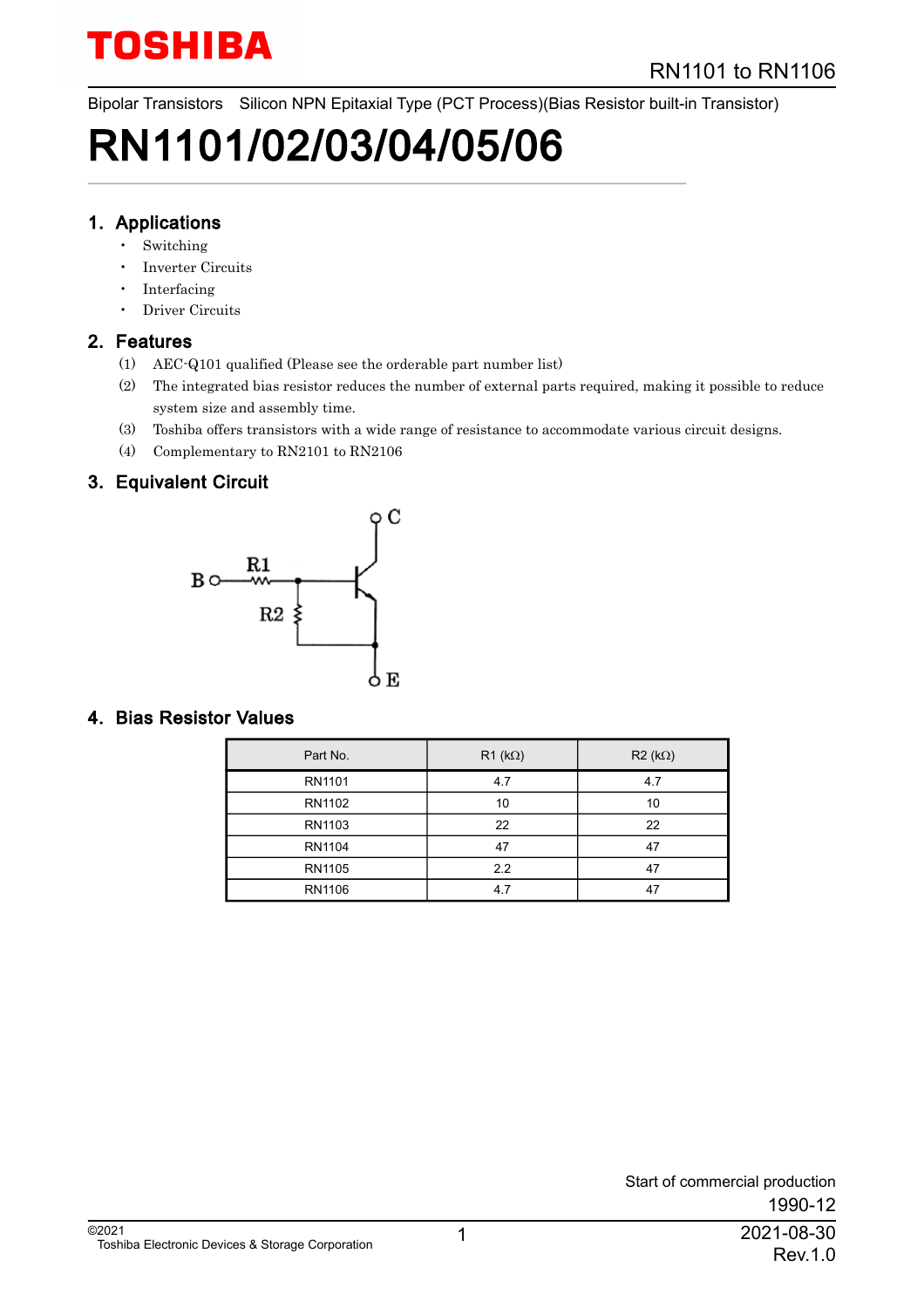#### 5. Packaging and Pin Assignment



### 6. Orderable part number

| Orderable part number |                    | <b>AEC-Q101</b> | <b>Note</b> | <b>Note</b>                |
|-----------------------|--------------------|-----------------|-------------|----------------------------|
| <b>RN1101</b>         | <b>RN1101,LF</b>   |                 |             | <b>General Use</b>         |
|                       | RN1101,LXGF        | <b>YES</b>      | (Note 1)    | (Note 1)<br>Unintended Use |
|                       | RN1101,LXHF        | <b>YES</b>      |             | <b>Automotive Use</b>      |
| RN1102                | <b>RN1102,LF</b>   |                 |             | General Use                |
|                       | RN1102,LXGF        | <b>YES</b>      | (Note 1)    | Unintended Use<br>(Note 1) |
|                       | <b>RN1102,LXHF</b> | <b>YES</b>      |             | <b>Automotive Use</b>      |
| <b>RN1103</b>         | <b>RN1103,LF</b>   |                 |             | <b>General Use</b>         |
|                       | RN1103,LXGF        | YES.            | (Note 1)    | (Note 1)<br>Unintended Use |
|                       | <b>RN1103,LXHF</b> | <b>YES</b>      |             | Automotive Use             |
| RN1104                | <b>RN1104,LF</b>   |                 |             | <b>General Use</b>         |
|                       | RN1104,LXGF        | <b>YES</b>      | (Note 1)    | Unintended Use<br>(Note 1) |
|                       | RN1104,LXHF        | <b>YES</b>      |             | <b>Automotive Use</b>      |
| <b>RN1105</b>         | <b>RN1105,LF</b>   |                 |             | General Use                |
|                       | RN1105,LXGF        | <b>YES</b>      | (Note 1)    | (Note 1)<br>Unintended Use |
|                       | <b>RN1105,LXHF</b> | <b>YES</b>      |             | Automotive Use             |
| RN1106                | <b>RN1106,LF</b>   |                 |             | <b>General Use</b>         |
|                       | RN1106,LXGF        | <b>YES</b>      | (Note 1)    | Unintended Use<br>(Note 1) |
|                       | RN1106,LXHF        | <b>YES</b>      |             | <b>Automotive Use</b>      |

Note 1: For more information, please contact our sales or use the inquiry form on our website.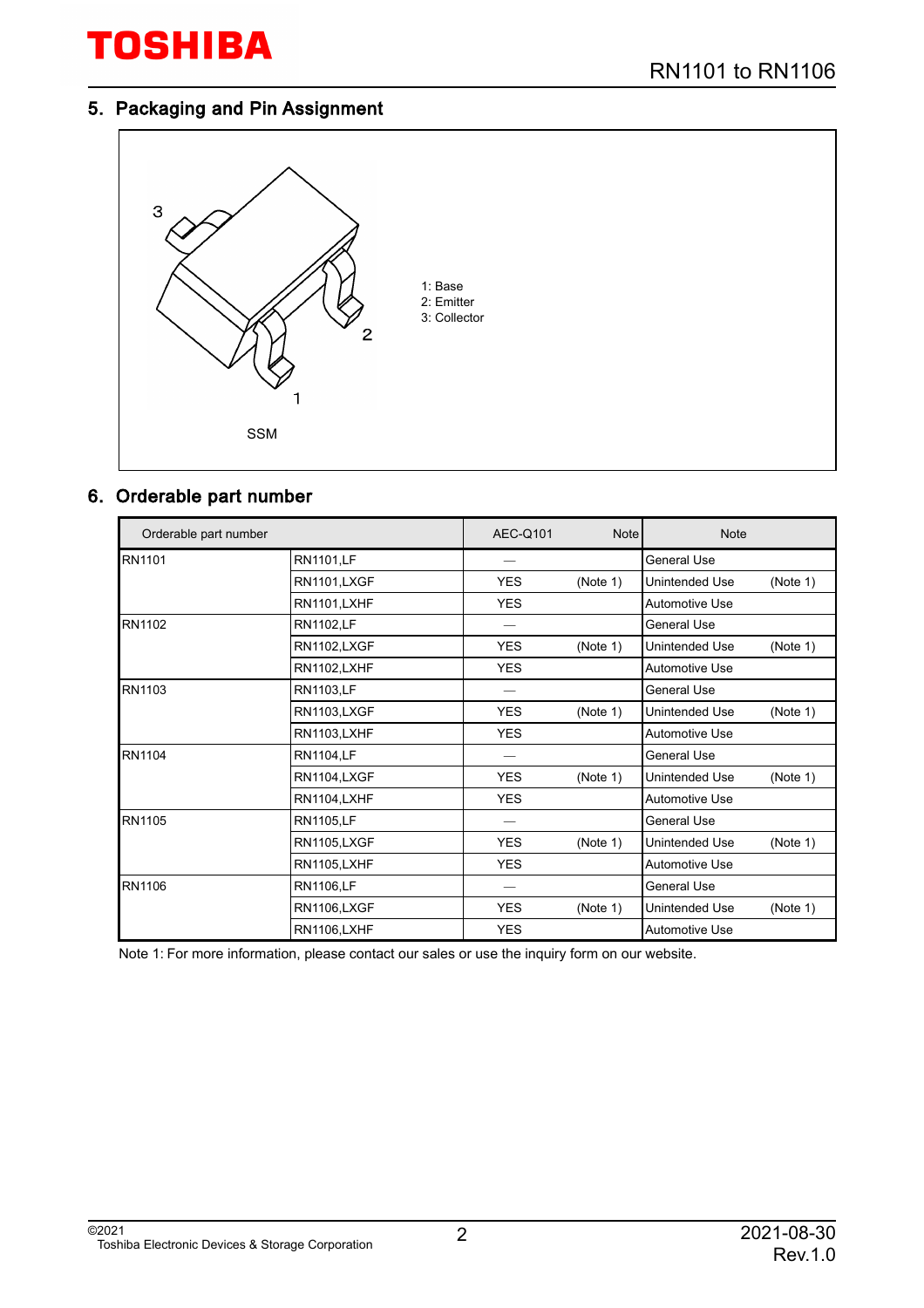### 7. Absolute Maximum Ratings (Note) (Unless otherwise specified, T<sub>a</sub> = 25 °C)

| Characteristics             | Symbol         | Rating           | Unit         |    |
|-----------------------------|----------------|------------------|--------------|----|
| Collector-base voltage      | RN1101~RN1106  | V <sub>CBO</sub> | 50           |    |
| Collector-emitter voltage   |                | V <sub>CEO</sub> | 50           |    |
| Emitter-base voltage        | RN1101~RN1104  | V <sub>EBO</sub> | 10           |    |
|                             | RN1105, RN1106 |                  | 5            |    |
| Collector current           | RN1101~RN1106  | IC.              | 100          | mA |
| Collector power dissipation |                | $P_{C}$          | 100          | mW |
| Junction temperature        |                |                  | 150          | °C |
| Storage temperature         |                | l stg            | $-55$ to 150 |    |

Note: Using continuously under heavy loads (e.g. the application of high temperature/current/voltage and the significant change in temperature, etc.) may cause this product to decrease in the reliability significantly even if the operating conditions (i.e. operating temperature/current/voltage, etc.) are within the absolute maximum ratings.

Please design the appropriate reliability upon reviewing the Toshiba Semiconductor Reliability Handbook ("Handling Precautions"/"Derating Concept and Methods") and individual reliability data (i.e. reliability test report and estimated failure rate, etc).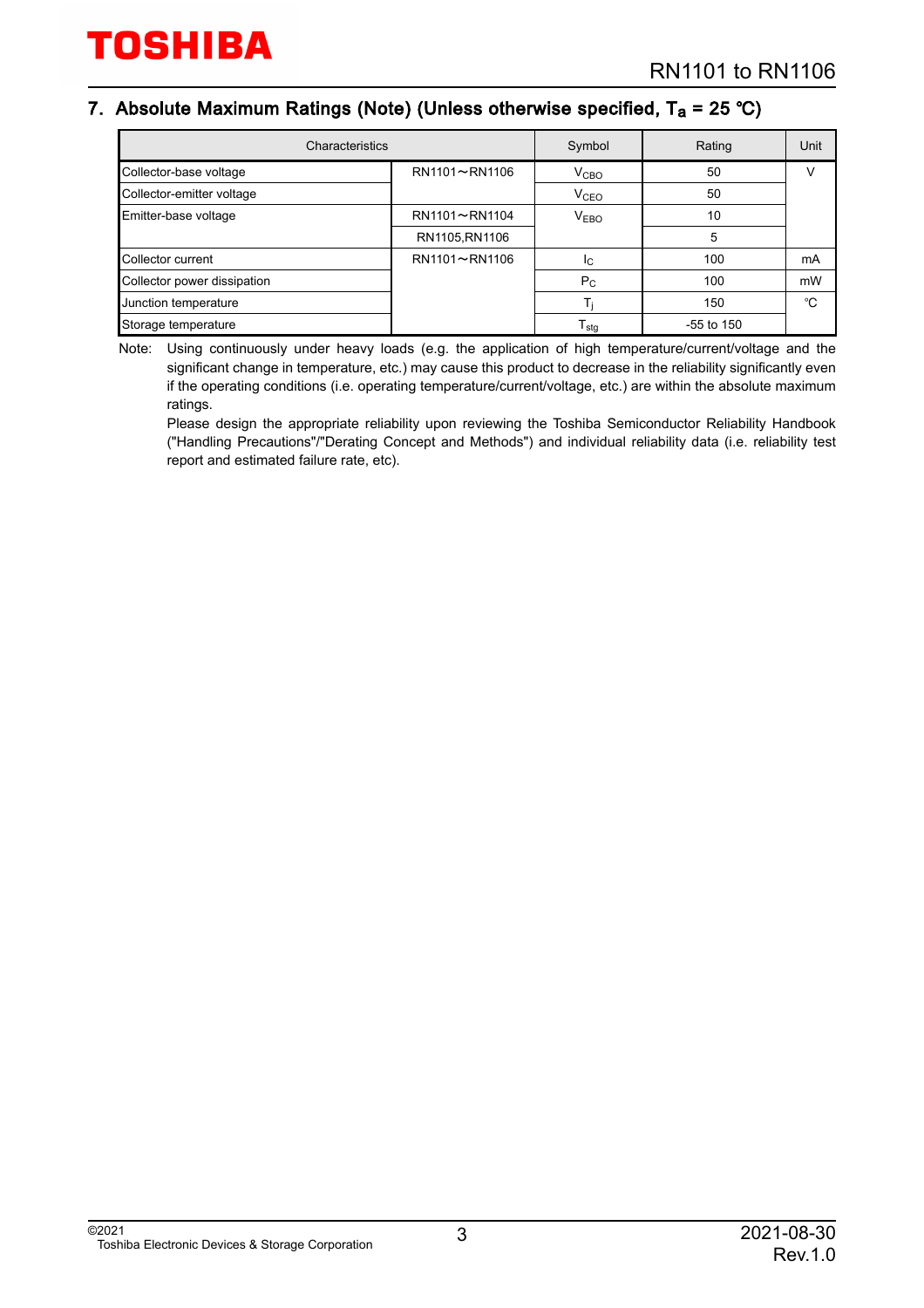#### 8. Electrical Characteristics (Unless otherwise specified, T<sub>a</sub> = 25 ℃)

| Characteristics                            |                         | Symbol                         | <b>Test Condition</b>                                | Min                               | Typ.                           | Max                           | Unit   |
|--------------------------------------------|-------------------------|--------------------------------|------------------------------------------------------|-----------------------------------|--------------------------------|-------------------------------|--------|
| Collector cut-off current<br>$RN1101 \sim$ |                         | $I_{CBO}$                      | $V_{CB}$ = 50 V, $I_E$ = 0 mA                        |                                   |                                | 100                           | nA     |
|                                            | RN1106                  | I <sub>CEO</sub>               | $V_{CE}$ = 50 V, $I_B$ = 0 mA                        | $\overbrace{\phantom{123221111}}$ | $\overline{\phantom{0}}$       | 500                           |        |
| Emitter cut-off current                    | RN1101                  | <b>I</b> <sub>EBO</sub>        | $V_{EB}$ = 10 V, $I_C$ = 0 mA                        | 0.82                              | $\overline{\phantom{0}}$       | 1.52                          | mA     |
|                                            | RN1102                  |                                |                                                      | 0.38                              | $\overline{\phantom{0}}$       | 0.71                          |        |
|                                            | RN1103                  |                                |                                                      | 0.17                              | $\qquad \qquad -$              | 0.33                          |        |
|                                            | RN1104                  |                                |                                                      | 0.082                             | $\overline{\phantom{0}}$       | 0.15                          |        |
|                                            | RN1105                  |                                | $V_{EB} = 5 V, I_C = 0 mA$                           | 0.078                             | $\overline{\phantom{0}}$       | 0.145                         |        |
|                                            | RN1106                  |                                |                                                      | 0.074                             | $\qquad \qquad \longleftarrow$ | 0.138                         |        |
| DC current gain                            | RN1101                  | $h_{FE}$                       | $V_{CE}$ = 5 V, I <sub>C</sub> = 10 mA               | 30                                | $\overline{\phantom{0}}$       |                               |        |
|                                            | RN1102                  |                                |                                                      | 50                                |                                |                               |        |
|                                            | RN1103                  |                                |                                                      | 70                                | $\overline{\phantom{0}}$       | $\overbrace{\phantom{13333}}$ |        |
|                                            | RN1104                  |                                |                                                      | 80                                | $\overline{\phantom{0}}$       |                               |        |
|                                            | RN1105                  |                                |                                                      | 80                                |                                |                               |        |
|                                            | RN1106                  |                                |                                                      | 80                                |                                |                               |        |
| Collector-emitter saturation<br>voltage    | $RN1101 \sim$<br>RN1106 | $V_{CE(sat)}$                  | $I_C = 5$ mA, $I_B = 0.25$ mA                        | $\qquad \qquad -$                 | 0.1                            | 0.3                           | $\vee$ |
| Input voltage (ON)                         | RN1101                  | $V_{I(ON)}$                    | $V_{CE}$ = 0.2 V, $I_C$ = 5 mA                       | 1.1                               | $\overline{\phantom{0}}$       | 2.0                           |        |
|                                            | RN1102                  |                                |                                                      | 1.2                               | $\overline{\phantom{0}}$       | 2.4                           |        |
|                                            | RN1103                  |                                |                                                      | 1.3                               | $\qquad \qquad \longleftarrow$ | 3.0                           |        |
|                                            | RN1104                  |                                |                                                      | 1.5                               | $\overline{\phantom{0}}$       | 5.0                           |        |
|                                            | RN1105                  |                                |                                                      | 0.6                               | $\overline{\phantom{0}}$       | 1.1                           |        |
|                                            | RN1106                  |                                |                                                      | 0.7                               |                                | 1.3                           |        |
| Input voltage (OFF)                        | $RN1101 \sim$<br>RN1104 | $V_{I(OFF)}$                   | $V_{CE}$ = 5 V, I <sub>C</sub> = 0.1 mA              | 1.0                               | $\overline{\phantom{0}}$       | 1.5                           |        |
|                                            | RN1105, RN1106          |                                |                                                      | 0.5                               |                                | 0.8                           |        |
| Transition frequency                       | $RN1101 \sim$<br>RN1106 | $f_T$                          | $V_{CE}$ = 10 V, I <sub>C</sub> = 5 mA               | $\overline{\phantom{m}}$          | 250                            |                               | MHz    |
| Collector output capacitance               | $RN1101 \sim$<br>RN1106 | $C_{ob}$                       | $V_{CB}$ = 10 V, I <sub>E</sub> = 0 mA, f = 1<br>MHz |                                   | 3                              | 6                             | pF     |
| Input resistance                           | RN1101                  | $R_1$                          |                                                      | 3.29                              | 4.7                            | 6.11                          | kΩ     |
|                                            | RN1102                  |                                |                                                      | 7                                 | 10                             | 13                            |        |
|                                            | RN1103                  |                                |                                                      | 15.4                              | 22                             | 28.6                          |        |
|                                            | RN1104                  |                                |                                                      | 32.9                              | 47                             | 61.1                          |        |
|                                            | RN1105                  |                                |                                                      | 1.54                              | 2.2                            | 2.86                          |        |
|                                            | RN1106                  |                                |                                                      | 3.29                              | 4.7                            | 6.11                          |        |
| Resistor ratio                             | $RN1101 \sim$<br>RN1104 | R <sub>1</sub> /R <sub>2</sub> | $\overline{\phantom{a}}$                             | 0.9                               | 1.0                            | 1.1                           |        |
|                                            | RN1105                  |                                |                                                      | 0.0421                            | 0.0468                         | 0.0515                        |        |
|                                            | RN1106                  |                                |                                                      | 0.09                              | 0.1                            | 0.11                          |        |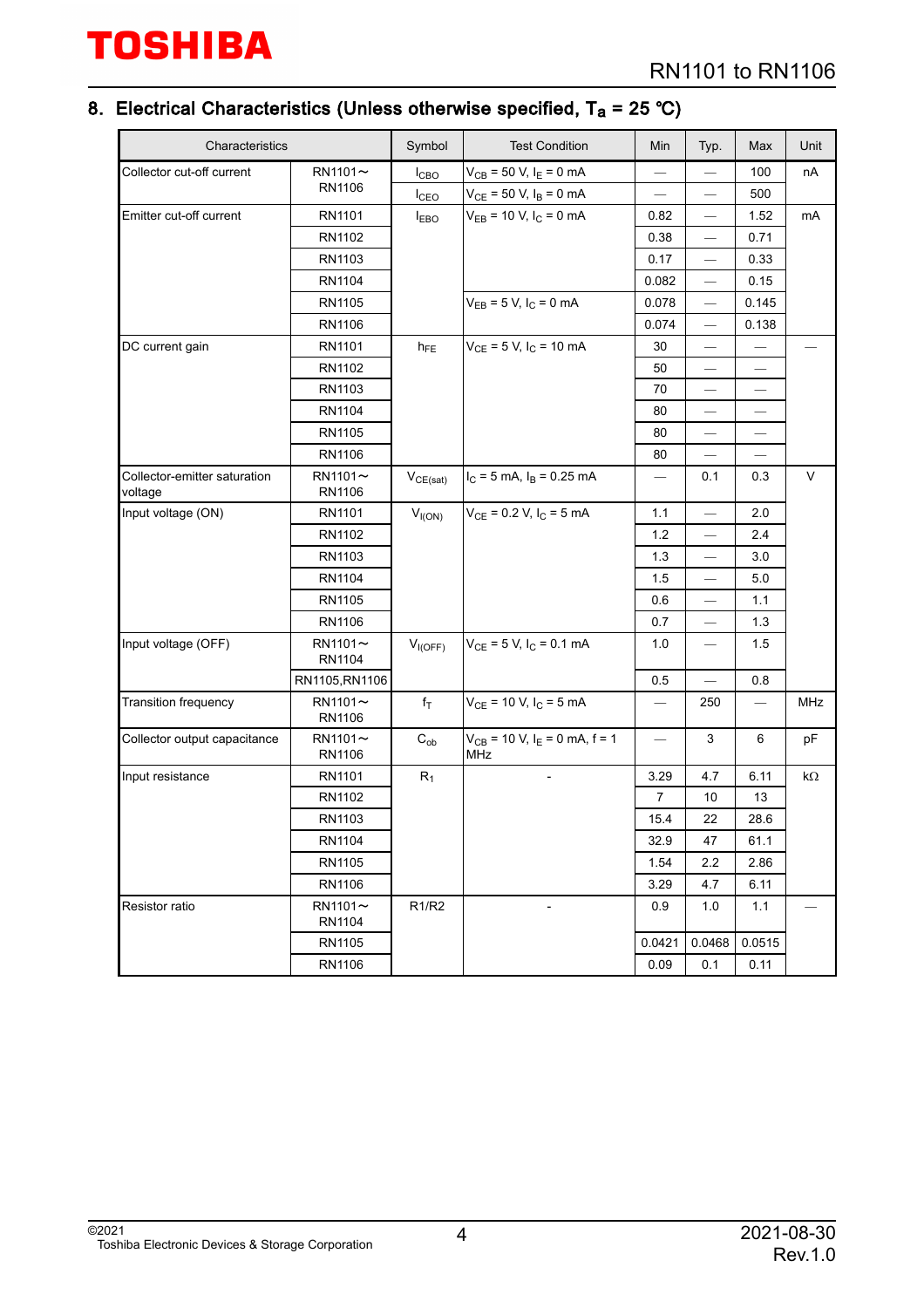### 9. Marking

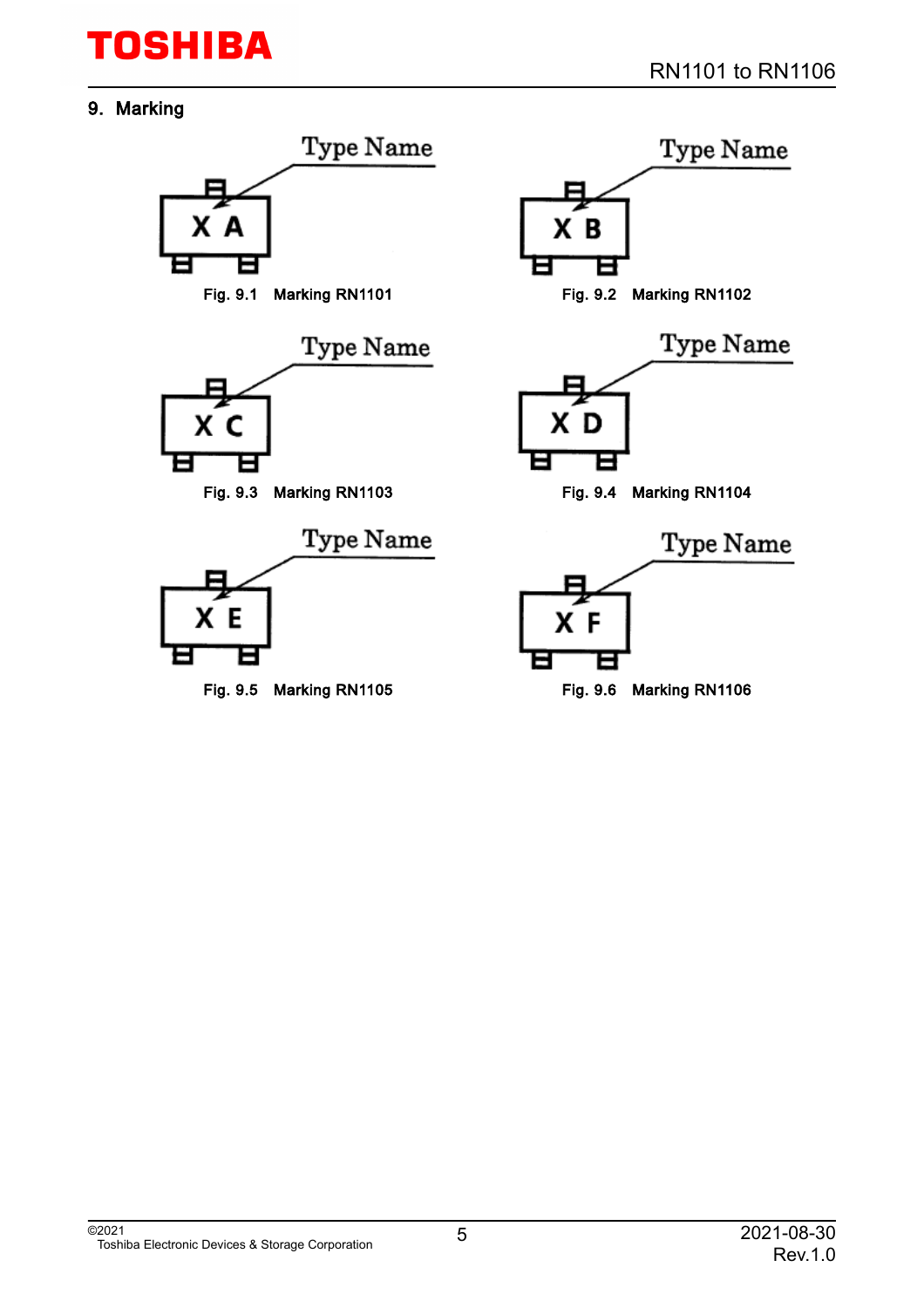### 10. Characteristics Curves (Note)

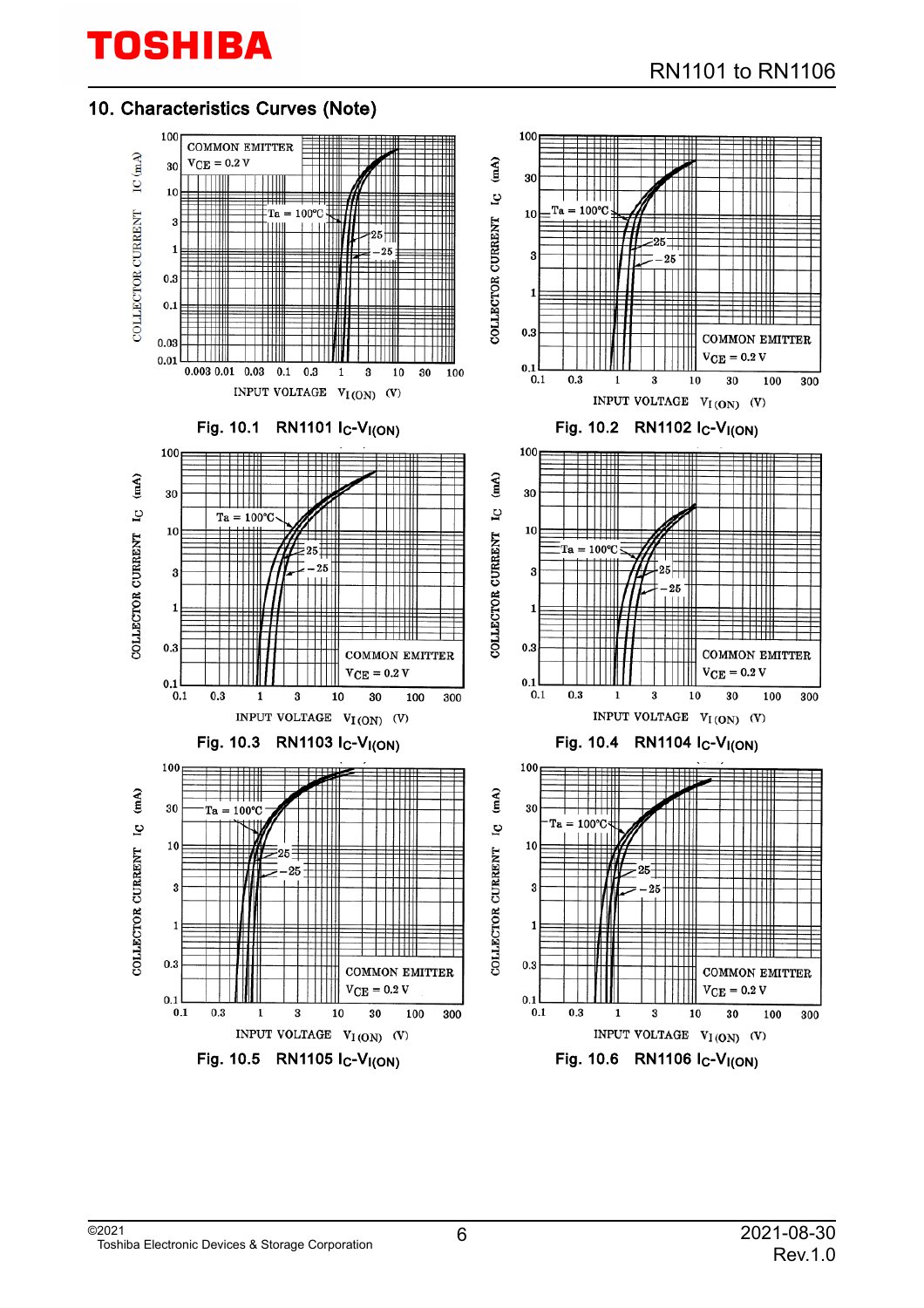### RN1101 to RN1106

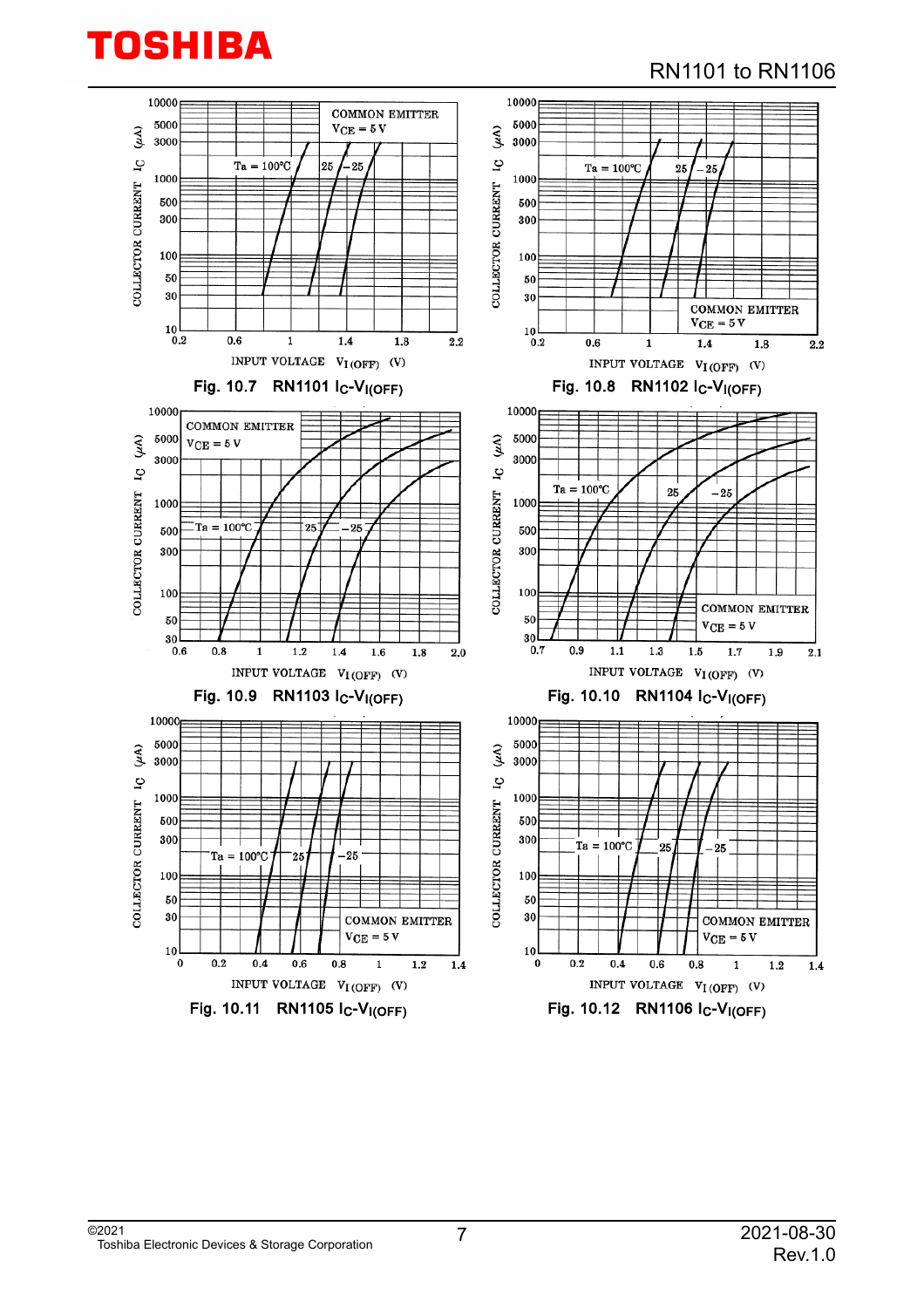### RN1101 to RN1106

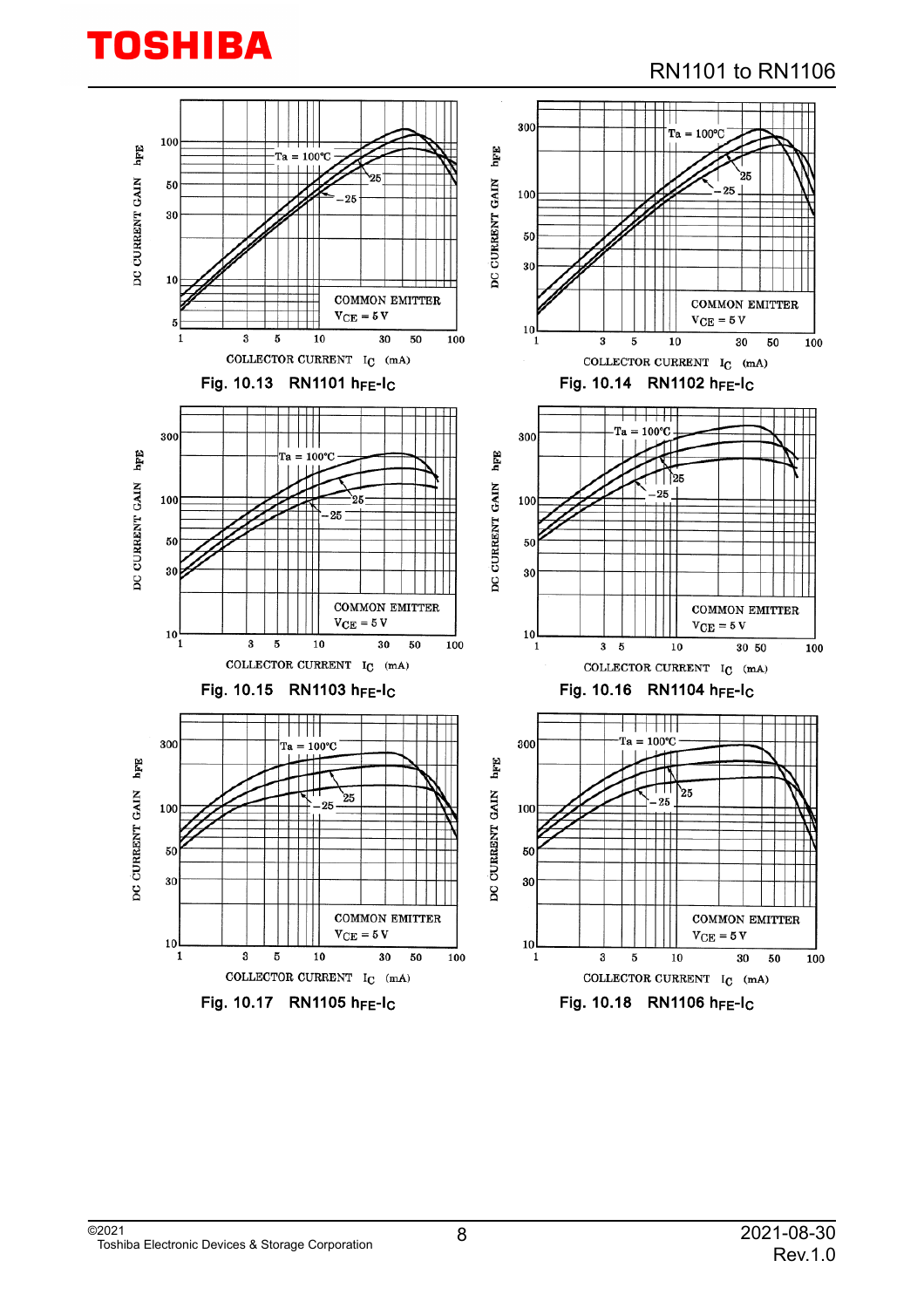### RN1101 to RN1106



Note: The above characteristics curves are presented for reference only and not guaranteed by production test, unless otherwise noted.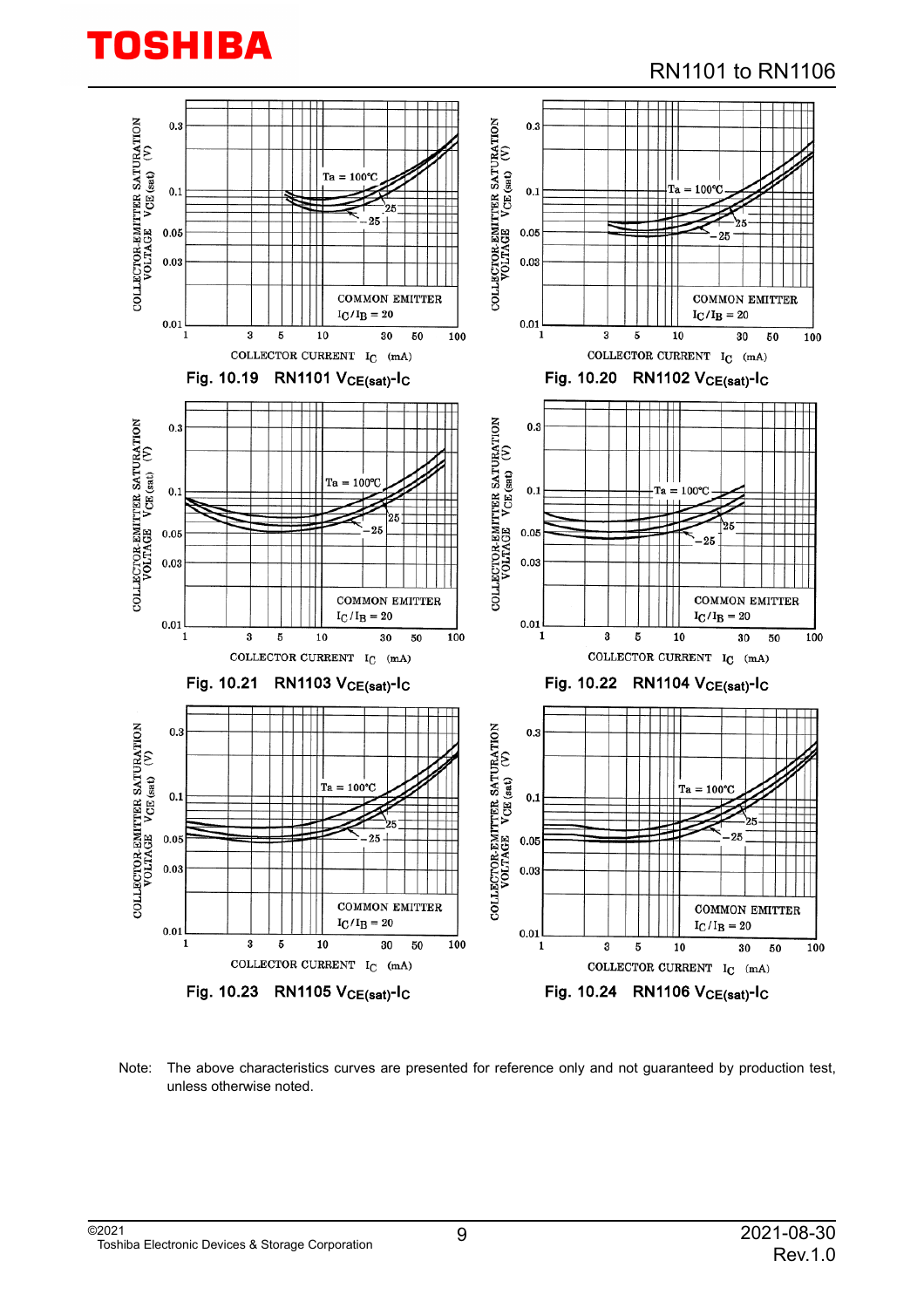

Unit: mm



#### Weight: 2.4 mg (typ.)

|                 | Package Name(s) |
|-----------------|-----------------|
| TOSHIBA: 2-2H1S |                 |
| Nickname: SSM   |                 |